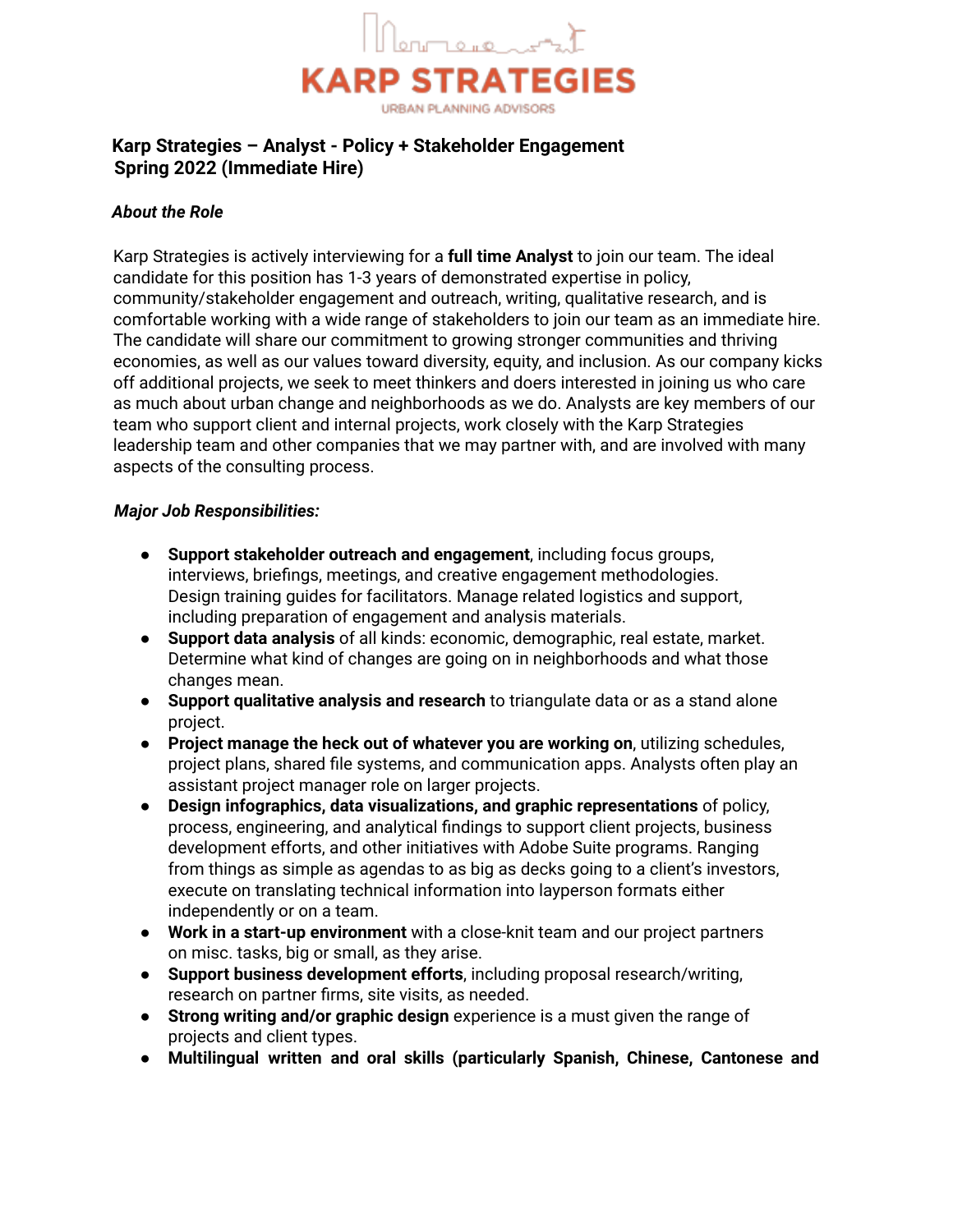

**Russian)** are highly regarded as part of our work with diverse communities across the country.

● **A deep curiosity** about planning issues and an interest in incorporating an equity lens to our work is strongly encouraged.

### *Likely Content Areas:*

- Transformative public spaces
- Economic and community revitalization
- Renewable energy and offshore wind
- Real estate analysis and advisory
- Zoning analysis
- Affordable housing
- Shoreline stabilization/activation + resiliency
- Tech enablement/utilization
- Port/waterfront industry
- Catalytic transportation redevelopment
- Urban policy
- Workforce development
- Small businesses/industrial/manufacturing districts and access
- Health in planning
- Stakeholder engagement

#### *About Karp Strategies*

Karp Strategies is an urban planning strategy consulting firm that builds stronger communities and thriving cities. We partner with our cross-sector clients to identify their unique needs and provide tailored solutions. We take analysis to action to allow our clients to make better decisions – and ultimately, to build stronger communities, economies, and cities. We deeply value our holistic analytic methods, and maintain strong core values around equity, access, and community engagement when working on planning and development projects.

We work on projects around the country, with projects currently underway or starting across the NYC region and increasingly nationwide. Our team works at the sweet spot where data, people, and place intersect: we strive to understand what drives change in places, and how people, businesses, and institutions exist and can thrive within that change. We value and celebrate diversity and inclusion in our team, and we share a commitment to social, racial, and economic justice.

Karp Strategies will celebrate seven years in June, and we've grown tremendously since inception from a one person to a team of 30. As of April 2022, we are observing our hybrid protocols that require staff to be in office 2-3 days. There may be a need for in-person visits or on-the-ground outreach/engagement to facilitate project work, which will follow safety and